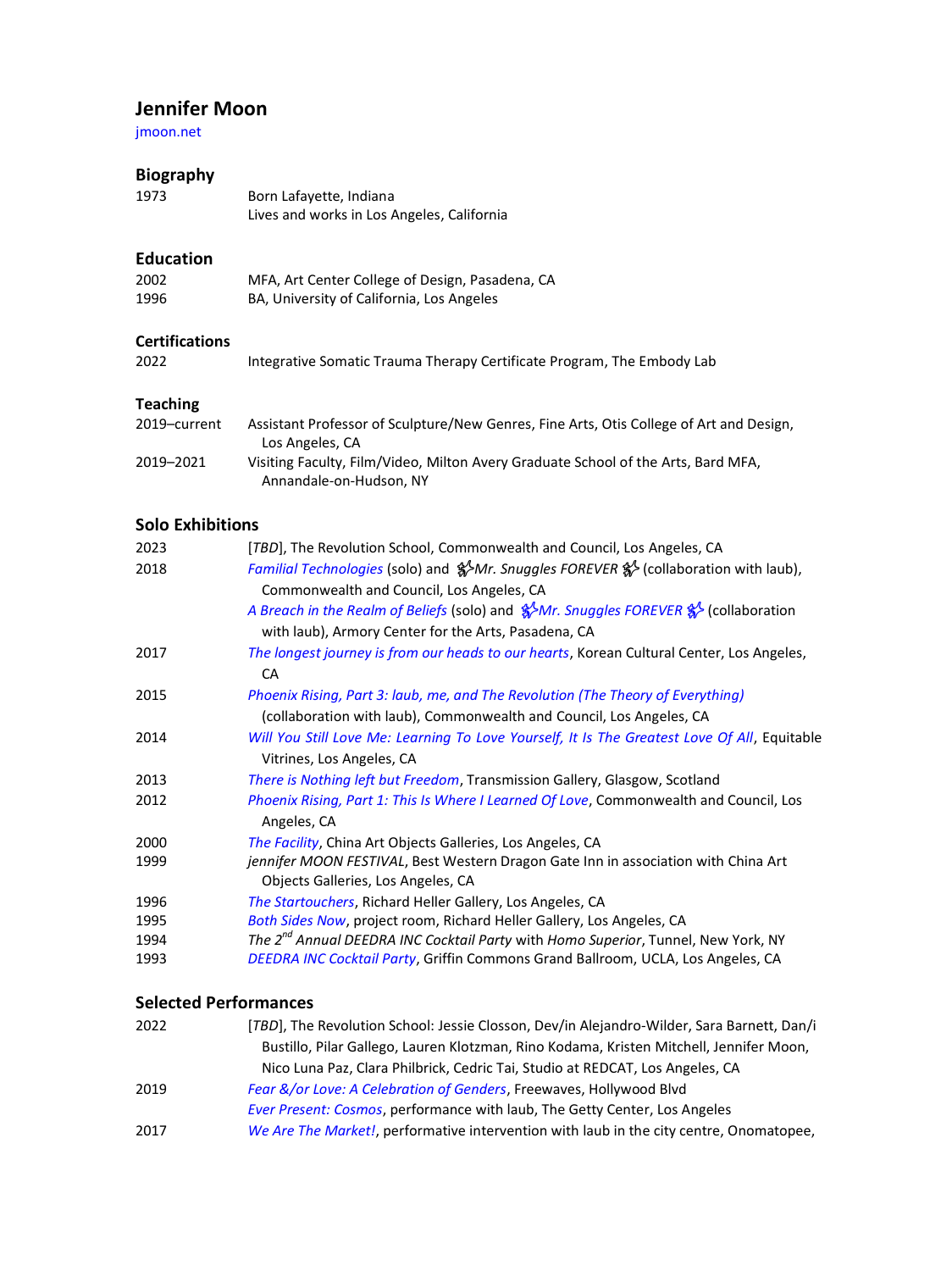|           | Eindhoven, Netherlands                                                                                                                                                                                                                                                                                                                                                    |
|-----------|---------------------------------------------------------------------------------------------------------------------------------------------------------------------------------------------------------------------------------------------------------------------------------------------------------------------------------------------------------------------------|
| 2016      | Performing Our Character Map, performance with laub for Protuberances, organized by<br>Jess Arndt and Catherine Taft, LA> <art, angeles,="" ca<="" los="" td=""></art,>                                                                                                                                                                                                   |
|           | At the Edge of Space and Time: Expanding beyond Our 4% Universe, In Real Life:                                                                                                                                                                                                                                                                                            |
|           | Performance with laub, Hammer Museum, Los Angeles, CA                                                                                                                                                                                                                                                                                                                     |
|           | Salon: Forecast, performance with laub on queer futurity, Women's Center for Creative<br>Work, Los Angeles, CA                                                                                                                                                                                                                                                            |
|           | Too Much Information, presentation with laub on artists, activists, and gentrification<br>within the context of queering particle physics and quantum mechanics, Human<br>Resources, Los Angeles, CA                                                                                                                                                                      |
|           | We're All In This Together: Friendship and Loneliness, performance with laub, KCHUNG<br>stage, Los Angeles Art Book Fair, The Geffen Contemporary at MOCA, Los Angeles, CA                                                                                                                                                                                                |
|           | Donate \$1 to The Revolution, performance with laub, Paramount Ranch, Agoura Hills, CA                                                                                                                                                                                                                                                                                    |
| 2015      | Explorations in Teledildonics with Jennifer Moon and laub, Machine Project, Los Angeles,<br>CA                                                                                                                                                                                                                                                                            |
| Workshops |                                                                                                                                                                                                                                                                                                                                                                           |
| 2022      | Unfiltered: Cyberyouth Manifesto, The Revolution School (Dev/in Alejandro-Wilder, Dan/i<br>Bustillo, Sara Barnett, Jessie Closson, Pilar Gallego, Kristen Mitchell, Jennifer Moon, Nikki<br>Luna Paz, Cedric Tai) with Mandy Harris Williams and Feminist Center for Creative Work,<br>18th Street Arts Center, WE RISE, Zoom                                             |
|           | Operation Scrooge $\sqrt{m/2}$ Armory, The Revolution School: Dan/i Bustillo, Dev/in Alejandro-<br>Wilder, Cedric Tai, Clara Philbrick, Jessie Closson, Kristen Mitchell, Lauren Klotzman,<br>Nico Luna Paz, Pilar Gallego, Rino Kodama, and Sara Barnett, how we are in time and<br>space: Annotations, organized by Michael Ned Holte, Armory Center for the Arts, Zoom |
| 2021      | Scrooging for Kids, Arts Learning Lab @ Home, 18th Street Arts Center, The Revolution<br>School: Devin Alejandro-Wilder, Sara Barnett, Dan/i Bustillo, Jessie Closson, Kristen<br>Mitchell, Jennifer Moon, Cedric Tai, Zoom                                                                                                                                               |
| 2020      | The Revolution: Operation Scrooge and League of Superheroes, Commonwealth and<br>Council Summer School, Zoom                                                                                                                                                                                                                                                              |
| 2019      | Process Group + Han Karaoke, The Lodge of Saint Reborlaro, Tulsa Contemporary Art<br>Center, Tulsa, OK                                                                                                                                                                                                                                                                    |
|           | L.A. Cryptoparty Workshop with Dan Bustillo and Lucas Wrench, Tulsa Contemporary Art<br>Center, Tulsa, OK                                                                                                                                                                                                                                                                 |
| 2018      | Revolution Workshop #3: How to operate from a place of abundance, Armory Center for<br>the Arts, Pasadena, CA                                                                                                                                                                                                                                                             |
|           | Revolution Workshop #2: Operation Scrooge, Armory Center for the Arts, Pasadena, CA                                                                                                                                                                                                                                                                                       |
|           | Revolution Workshop #1: Death of Self, Armory Center for the Arts, Pasadena, CA                                                                                                                                                                                                                                                                                           |
| 2017      | Black Hole Workshop, Korean Cultural Center, Los Angeles, CA                                                                                                                                                                                                                                                                                                              |
|           | Boot Camp for Revolutionaries: Befriending Trauma, Deep Time University: Intersession,<br>Museum of Contemporary Art, San Diego, CA                                                                                                                                                                                                                                       |
|           | Boot Camp for Revolutionaries, three three-hour workshops, spring quarter, Women's<br>Center for Creative Work (WCCW), Los Angeles, CA                                                                                                                                                                                                                                    |
| 2013      | Boot Camp for Revolutionaries, one-day adventure education/ropes course workshop,<br>Transmission Gallery, Glasgow, Scotland                                                                                                                                                                                                                                              |

## **Selected Group Exhibitions**

| 2022 | Cantos of the Sibylline Sisterhood. The Revolution School. Williamson Gallery. Los Angeles. |
|------|---------------------------------------------------------------------------------------------|
|      | CА                                                                                          |
| 2021 | <i>Pride Publics: Words and Action, curated by Rubén Esparza, organized by ONE Archives</i> |
|      | Foundation. West Hollywood. CA                                                              |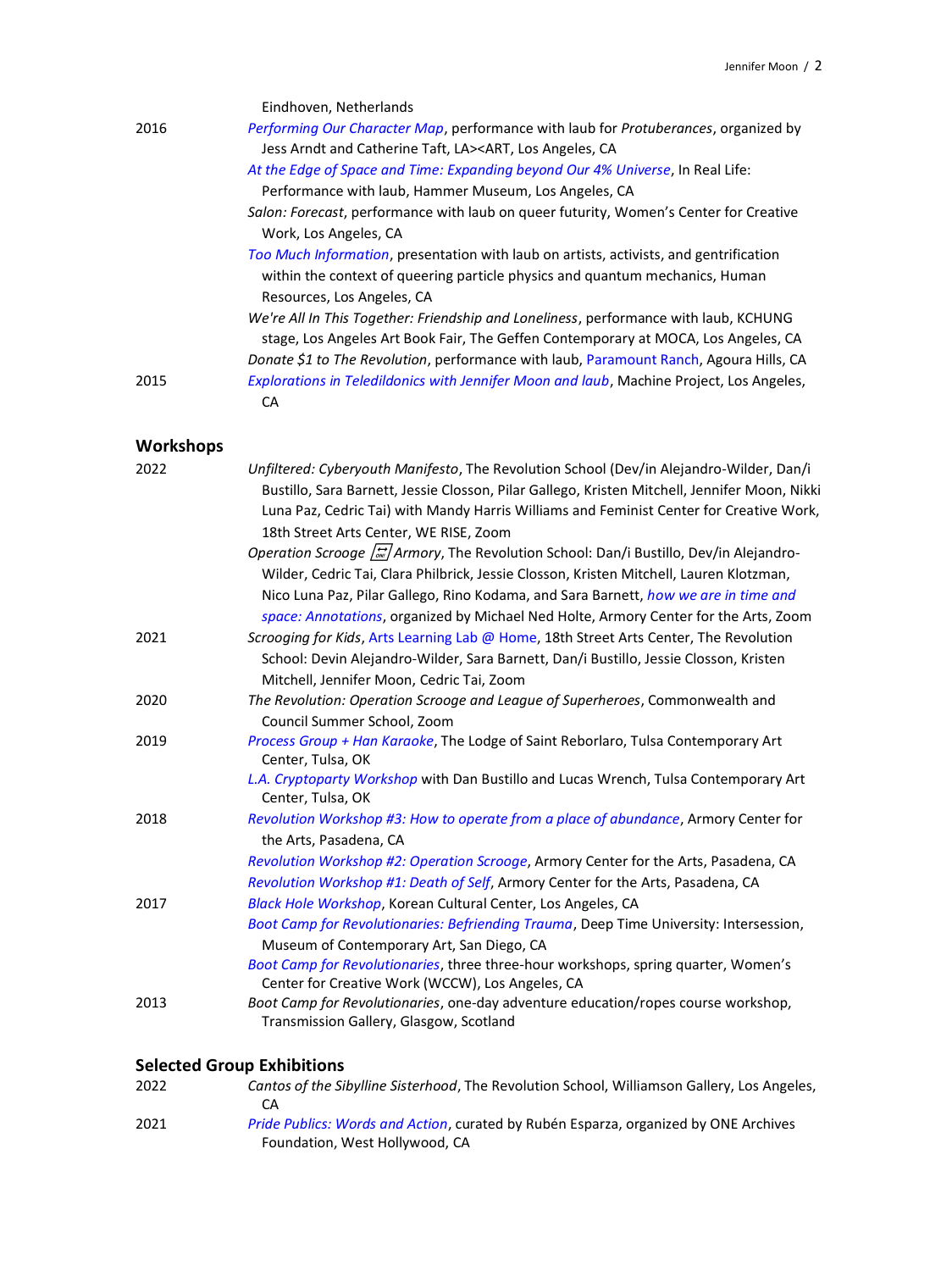|      | The Mind's Eye: A LACMA Poster Project, Art Rise, WE RISE 2021, The Revolution School:<br>Devin Alejandro-Wilder, Sara Barnett, Jessie Closson, Kristen Mitchell, Jennifer Moon,<br>Nikki Luna Paz, Clara Philbrick, Cedric Tai, LACMA Construction Fence, Los Angeles, CA                               |
|------|----------------------------------------------------------------------------------------------------------------------------------------------------------------------------------------------------------------------------------------------------------------------------------------------------------|
| 2020 | MMCA Asia Project looking for another family, Imaginaries of the Future, organized by<br>Kang Seung Lee, National Museum of Modern and Contemporary Art, Seoul, South<br>I Wish You Could Swim, Like the Dolphins Can Swim, film/video program, curated by Zoe                                           |
| 2019 | ZHANG Bing, VT ARTSalon, Taipei, Taiwan<br>Domestic Affairs, AHL - T&W Foundation 2019 Contemporary Visual Art Awards Winners<br>Exhibition, organized by Keith Schweitzer and Young Jeon, AHL Foundation Project<br>Space, New York, NY                                                                 |
|      | Beyond the Pale, organized by Janet Owen Driggs, Cypress College Art Gallery, Cypress, CA<br>Augmented Realities: Performance In Real Life, organized by Christina Valentine and<br>Hannah Kim Varamini, Love's Remedies at the Reef, Los Angeles, CA                                                    |
|      | The School for Endurance Work, organized by Carole Frances Lung, Cal State LA Fine Arts<br>Gallery, Los Angeles, CA                                                                                                                                                                                      |
| 2018 | Work for the People (or Forget About Fred Hampton), organized by Nick Wylie for 68+50,<br>Co-Prosperity Sphere, Chicago, IL                                                                                                                                                                              |
|      | Commonwealth and Council, Tina Kim Gallery, New York, NY                                                                                                                                                                                                                                                 |
|      | Omega Workshop: An experiment in counter-fashion, organized by The Rational Dress<br>Society, EFA Project Space, New York, NY                                                                                                                                                                            |
|      | MANIFESTO: A Moderate Proposal, organized by Ciara Ennis, Claremont, CA<br>and Jennifer Vanderpool, Pitzer College Art Galleries                                                                                                                                                                         |
| 2017 | Propositions on Revolution (Slogans for a Future), organized by Kristin Romberg, Krannert<br>Art Museum, University of Illinois at Urbana-Champaign, Champaign, IL                                                                                                                                       |
|      | This Is Not a Selfie: Photographic Self-Portraits from the Audrey and Sydney Irmas<br>Collection, organized by Los Angeles County Museum of Art (LACMA), traveling<br>exhibition, San Jose Museum of Art, CA; Art Center College of Design, Pasadena, CA; and<br>Museum of Fine Arts, St. Petersburg, FL |
|      | Naming Rights at Thomas Dane Gallery, Thomas Dane Gallery, London, UK                                                                                                                                                                                                                                    |
| 2016 | Psychopomp, Laband Art Gallery, Loyola Marymount University, Los Angeles, CA<br>S/Election: Democracy, Citizenship, Freedom, organized by Erin Christovale, Los Angeles<br>Municipal Art Gallery, CA                                                                                                     |
|      | Snorkel Dreams: A Machine Project Guide to Art Underwater, Annenberg Community<br>Beach House, Santa Monica, CA                                                                                                                                                                                          |
|      | Some of My Best Friends Are Germs, organized by Ana Iwataki and Marion Vasseur Raluy,<br>DOC, Paris, France                                                                                                                                                                                              |
|      | Over the Wall, Southern Exposure, San Francisco, CA                                                                                                                                                                                                                                                      |
|      | Subject To Capital, organized by Joshua Lubin-Levy, Abrons Arts Center, New York, NY                                                                                                                                                                                                                     |
| 2015 | Left Coast: California Political Art, organized by Nadiah Fellah, The James Gallery, The<br>Graduate Center, CUNY, New York, NY                                                                                                                                                                          |
| 2014 | Made in L.A. 2014, organized by Connie Butler and Michael Ned Holte, Hammer Museum,<br>Los Angeles, CA                                                                                                                                                                                                   |
| 2013 | The Space Between Us, organized by Ana Iwataki, Courtesy, Paris, France<br>Role-Play, organized by Salomeh Grace, Cirrus Gallery, Los Angeles, CA                                                                                                                                                        |
| 2010 | Jerry/Jury-Rigged, organized by Jan Tumlir, Glendale College Art Gallery, Glendale, CA                                                                                                                                                                                                                   |
| 2002 | Superhero Artstaaar: Beyond Good and Evil, organized by Bridget Crone, Gertrude                                                                                                                                                                                                                          |
|      | Contemporary Art Spaces, Melbourne, Australia<br>THERE: Sites of Korean Diaspora, Gwangju Biennale, Project 2, organized by Yong Soon                                                                                                                                                                    |
|      | Min, Gwangju, South Korea                                                                                                                                                                                                                                                                                |
| 2001 | Two Friends and so on, organized by Jonathan Horowitz and Rob Pruitt, Marc Foxx, Los<br>Angeles, CA                                                                                                                                                                                                      |
|      | Song Poems, produced by Steven Hull, Cohan Leslie and Browne, New York, NY (2002<br>Rosemund Felson, Los Angeles, CA)                                                                                                                                                                                    |
|      | Pan Pacific, First Floor Artists and Writers Space, Melbourne, Australia                                                                                                                                                                                                                                 |
| 2000 | An Active Life, Contemporary Arts Center, Cincinnati, OH                                                                                                                                                                                                                                                 |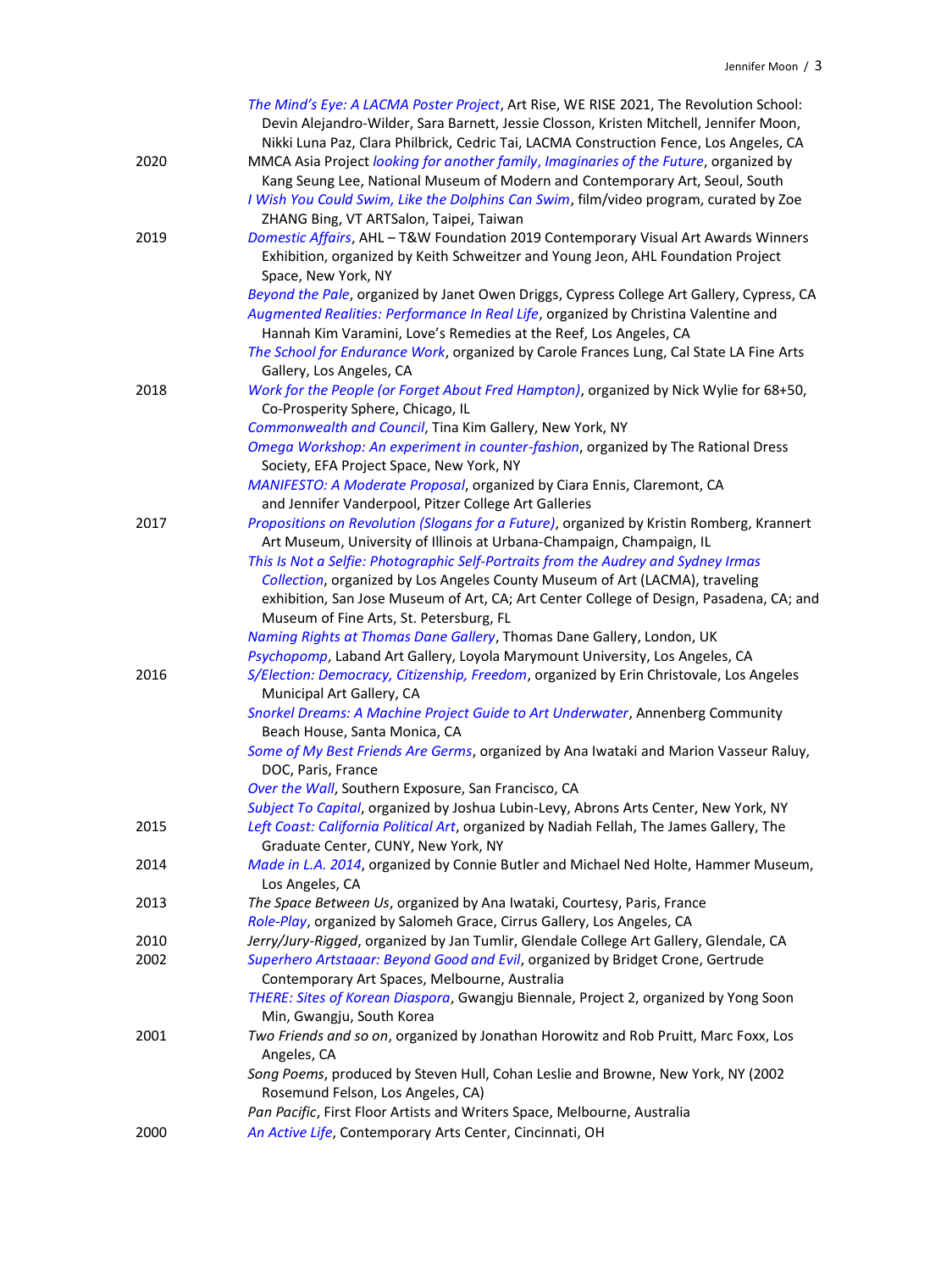| 1997 | They Risked Heart Attacks, Broken Legs and Sprained Ankles to Bring Me this Clovelly<br>Show, Testrip, Auckland, New Zealand |
|------|------------------------------------------------------------------------------------------------------------------------------|
| 1996 | Heller's Summer B-B-Que, Richard Heller Gallery, Los Angeles, CA                                                             |
|      | 17 <sup>th</sup> Annual LACE Benefit Art Auction, LACE, Los Angeles, CA                                                      |
|      | Now & Later, organized by Elizabeth Valdez, Bolsky Gallery, Los Angeles, CA                                                  |
|      | The Artist as Subject and Object, Cerritos College Fine Art Gallery, Cerritos, CA                                            |
| 1995 | Wild Side, organized by Rick Jacobson, LACE, Los Angeles, CA                                                                 |
|      | Piece: Nine Artists Consider Yoko Ono, organized by Rick Jacobson, Kiki Gallery, San<br>Francisco, CA                        |
| 1994 | Art Auction, American Fine Arts Co, New York, NY                                                                             |

## **Selected Projects**

| 2020-present | The Revolution School, fortnightly, Zoom                                                                                                                                                                                                                                                                                 |
|--------------|--------------------------------------------------------------------------------------------------------------------------------------------------------------------------------------------------------------------------------------------------------------------------------------------------------------------------|
| 2019         | Faction 3 of The Revolution: Redistribute Wealth, NAVEL Assembly Q1, Los Angeles, CA                                                                                                                                                                                                                                     |
| 2018         | we tbd, cluster exhibition organized by Olga Koumoundouros consisting of John Booortle,<br>von curtis, Alexander Kroll, Francesca Lalanne, Kristy Lovich, Ofelia Marquez, and                                                                                                                                            |
|              | Jennifer Moon, Human Resources, Los Angeles, CA                                                                                                                                                                                                                                                                          |
| 2017-present | Process Group, Widgets, Etc., Los Angeles, CA (2017-2020), Zoom (2020-present)                                                                                                                                                                                                                                           |
| 2017         | Legion of Hackers for The Revolution, Machine Project, Los Angeles, CA                                                                                                                                                                                                                                                   |
| 2016-2018    | Adventures With You, monthly radio show, KCHUNG, Chinatown, CA                                                                                                                                                                                                                                                           |
| 2015         | Toggle Fellowship, neverhitsend, ISEA conference, Vancouver, Canada                                                                                                                                                                                                                                                      |
| 2013         | KCHUNG Radio, Public Engagement artist-in-residence, Hammer Museum, Los Angeles, CA                                                                                                                                                                                                                                      |
| 2012-2016    | Adventures Within, monthly radio show hosted by Jennifer Moon and music selected by<br>Robert Watkins, KCHUNG, Chinatown, CA                                                                                                                                                                                             |
| 2011-present | The Revolution, Los Angeles, CA                                                                                                                                                                                                                                                                                          |
| 2000         | 50 Weeks, musical-documentary movie, written by Jennifer Moon, directed by Jennifer<br>Moon and Alexandro Segade, music by Malik Gaines, Art Center College of Design,<br>Pasadena, CA                                                                                                                                   |
|              | 50 Weeks Soundtrack, music CD, produced by Jennifer Moon, Mayo Thompson and Tom<br>Watson, all songs written by Malik Gaines based on the texts of Jennifer Moon with the<br>exception of "Snowboarding" written by Chris Nichols, sponsored by Fine Art Graduate<br>Studies, Art Center College of Design, Pasadena, CA |
| 1999         | The Facility, public superhero training center, Del Mar Graduate Studios, Art Center<br>College of Design, Pasadena, CA                                                                                                                                                                                                  |
| 1994         | Internship at American Fine Arts Co (as alter ego, Deedra Swan), New York, NY                                                                                                                                                                                                                                            |
|              |                                                                                                                                                                                                                                                                                                                          |

#### **Selected Published Works**

| 2020 | "Time Travel: What will be different about the art world in 2050?," Time Capsule<br>prediction, <i>frieze</i> , No. 213, September 2020. Print.                                                                                                                          |
|------|--------------------------------------------------------------------------------------------------------------------------------------------------------------------------------------------------------------------------------------------------------------------------|
|      | "Old Technologies, New Embodiments / Queer Science: On Virtual Touching," slide show<br>for "Remote Intervention: A Symposium in Partnership with the Transformations of the<br>Human Program at the Berggruen Institute," Los Angeles Review of Books August 2.<br>Web. |
| 2017 | Definition of Abundance: Principle 1 of The Revolution. 4 <sup>th</sup> ed. Eindhoven, Netherlands:<br>Onomatopee. Print.                                                                                                                                                |
|      | "At the Edge of Space and Time: Expanding Beyond Our 4% Universe," Artist Project with<br>laub, co-edited by taisha paggett and Erin Silver, C Magazine Issue 132 Winter 2017.<br>Print.                                                                                 |
| 2016 | "Take My Hand and Let's Get Out of This 4% Universe." Critics Page contribution with laub,<br>organized by John Tain. The Brooklyn Rail July-August 2016. Print.                                                                                                         |
| 2015 | "Born Again." 100 handmade popups with laub. <i>baumtest quarterly</i> issue no. 7 Winter<br>2015. Print.                                                                                                                                                                |
|      | "Epitaph for Family: Text for Johanna Breiding's essay film, Andrea, at Human Resources."                                                                                                                                                                                |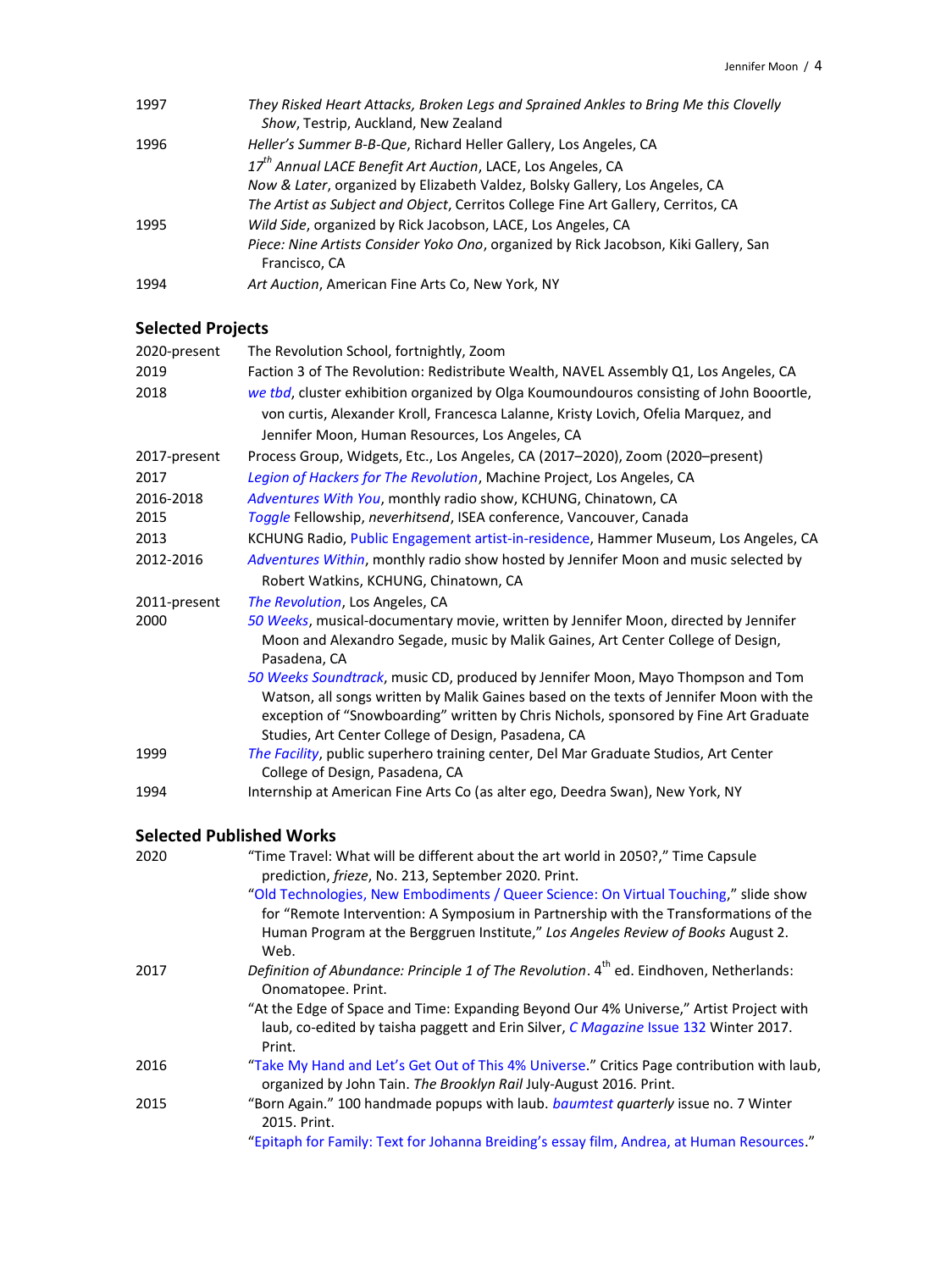|      | Notes on Looking 15 July 2015. Web.                                                                                            |
|------|--------------------------------------------------------------------------------------------------------------------------------|
| 2014 | Definition of Abundance: Principle 1 of The Revolution. 3 <sup>rd</sup> ed. Los Angeles, CA: Hammer<br>Museum, Print.          |
| 2013 | Definition of Abundance: Principle 1 of The Revolution. 2 <sup>nd</sup> ed. Glasgow, Scotland:<br>Transmission Gallery. Print. |
|      | This Is Where I Learned Of Love: CDCR 8/18/08 - 5/19/09. Raleigh, NC: Lulu. Print. eBook.                                      |
| 2012 | Definition of Abundance: Principle 1 of The Revolution. 1 <sup>st</sup> ed. Los Angeles, CA:<br>Commonwealth & Council, Print. |
| 2000 | "The Utopian Annex." LOG Illustrated no.9 summer: 14. Print.                                                                   |
| 1999 | "Why I Don't Do Community Service." Issue 2 an Art Center College of Design Publication<br>spring: $10-11$ . Print.            |
| 1998 | "Three Days in the Life of Jennifer Moon." Issue 1 an Art Center College of Design Student<br>Publication fall: 16-18. Print.  |
| 1997 | "Snowboarder." Photograph. Snowflake no.2: 1. Print.                                                                           |
|      | "Superheroes." Art ad. LOG Illustrated 2 spring: 28. Print.                                                                    |
| 1993 | The Triplicate. Comic book. no.1 September. Print.                                                                             |
|      | <i>The Swan.</i> Newsletter. 1.1, 1.2, 1.3 July-Sept. Print.                                                                   |
|      |                                                                                                                                |

## **Fellowships, Awards, and Residencies**

| 2022 | Creative Capital Award, The Revolution School: Devin Alejandro-Wilder, Dan/i Bustillo, |
|------|----------------------------------------------------------------------------------------|
|      | Jessie Closson, Rino Kodama, Jennifer Moon, Clara Philbrick                            |
| 2019 | <b>Harpo Foundation Grants for Visual Artists</b>                                      |
|      | AHL - T&W Foundation Contemporary Visual Art Gold Award                                |
| 2016 | <b>KAFA Award</b>                                                                      |
| 2015 | Alpert/Ucross Residency Prize - Visual Arts                                            |
| 2014 | Mohn Public Recognition Award, Made in L.A. 2014                                       |
|      | <b>CCI ARC grant</b>                                                                   |
| 2013 | CCF Fellowship for Visual Artists - Emerging                                           |
| 1995 | Teague-Melville-Elliot Prize, UCLA                                                     |
| 1994 | Robert Lee Adams Stipend, UCLA                                                         |
| 1992 | UCLA Art Council Fellowship, UCLA                                                      |
|      | Clifton Web Scholarship, UCLA                                                          |

# **Selected Bibliography**

| 2021 | "Epis.#296: Jennifer Moon-from micro to macro, from drug benders to Made in L.A., and<br>from Revolution to a professorship," The Conversation Art Podcast with Michael Shaw,<br>June 12, 2021. Podcast.                                                                                |
|------|-----------------------------------------------------------------------------------------------------------------------------------------------------------------------------------------------------------------------------------------------------------------------------------------|
| 2020 | "Episode 2: Superpowers and Guiding Principles: Defining What You Want to Sustain" with<br>Nao Bustamante, Todd Gray, Gelare Khoshgozaran, and Jennifer Moon. Moderated by<br>Mario Ontiveros. X-TRA's Artists and Rights July 14 2020. Podcast.                                        |
|      | "Episode 1: Living a Life While Decolonizing the Mind" with Nao Bustamante, Todd<br>Gray, Gelare Khoshgozaran, and Jennifer Moon. Moderated by Mario Ontiveros. X-TRA's<br>Artists and Rights July 7 2020. Podcast.                                                                     |
| 2019 | Dambrot, Shana Nys. "Meet an Artist Monday: Jennifer Moon." Interview. LA Weekly 4<br>March 2019, Web.                                                                                                                                                                                  |
| 2016 | Holte, Michael Ned. "Best of 2016." Rev. of Phoenix Rising, Part 3: laub, me, and The<br>Revolution (The Theory of Everything). Artforum December 2016. Print.<br>Wagley, Catherine. "Moon, laub, and Love." Contemporary Art Review Los Angeles (Carla)<br>Issue 4 Spring 2016. Print. |
|      | Ballegaard, Caroline. "DISmiss   Jennifer Moon." Interview. DIS Magazine 14 January 2016.<br>Web.                                                                                                                                                                                       |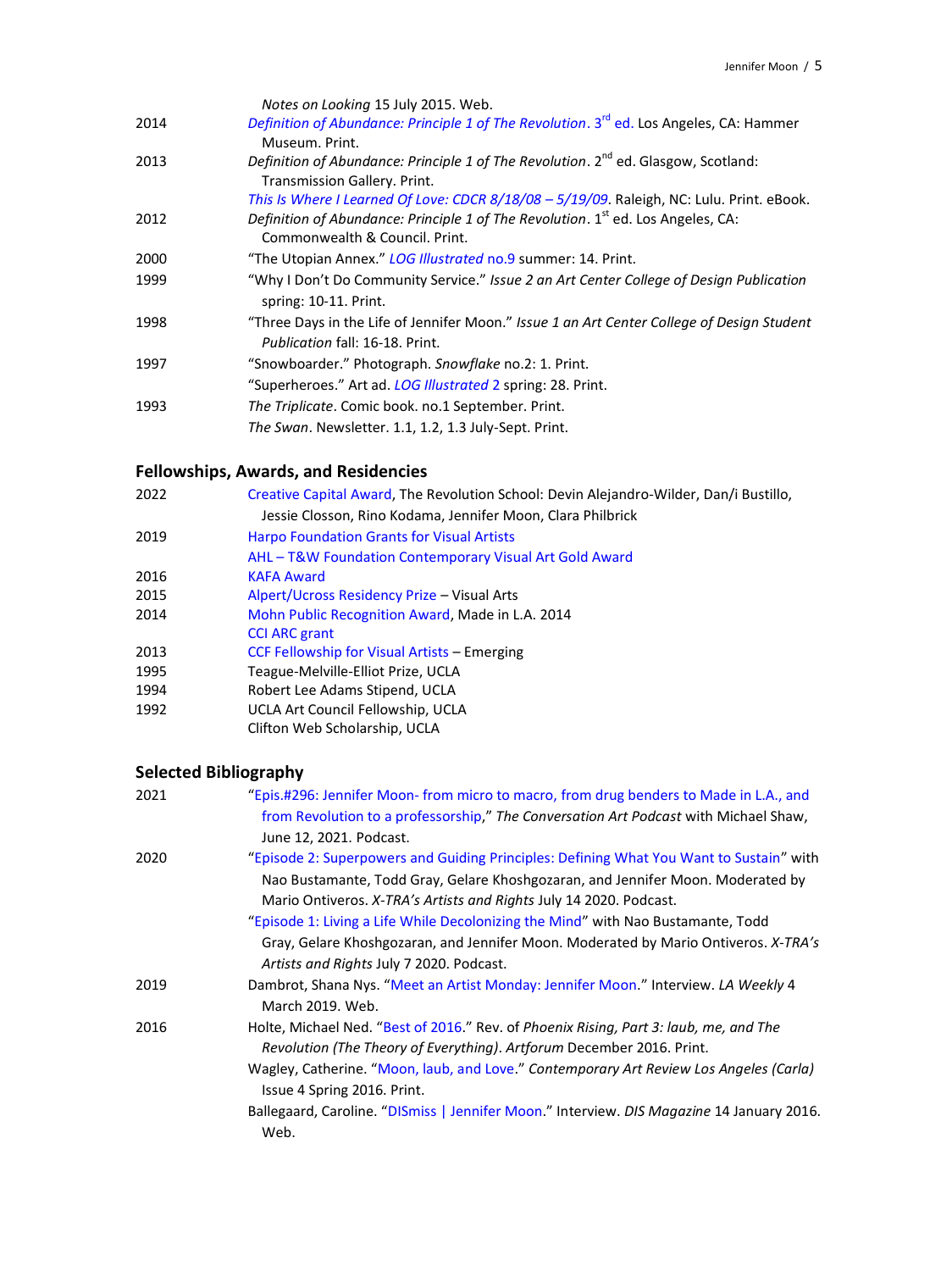| 2015 | Kuriyama, Emi. "Phoenix Rising, Part 3: laub, me, and The Revolution (The Theory of<br>Everything) A conversation with Emi Kuriyama, Jennifer Moon and laub." Notes on<br>Looking 21 December 2015. Web.                       |
|------|--------------------------------------------------------------------------------------------------------------------------------------------------------------------------------------------------------------------------------|
|      | Stromberg, Matt. "Jennifer Moon, Jemima Wyman, and Robby Herbst at Commonwealth<br>& Council." Rev. of Phoenix Rising, Part 3: laub, me, and The Revolution (The Theory of<br>Everything). Daily Serving 1 December 2015. Web. |
|      | Pagel, David. "Critic's Choice: Jennifer Moon's mesmerizing show turns the art world into a                                                                                                                                    |
|      | punchline." Rev. of Phoenix Rising, Part 3: laub, me, and The Revolution (The Theory of                                                                                                                                        |
|      | Everything) at Commonwealth & Council. Los Angeles Times 25 November 2015. Web.                                                                                                                                                |
|      | Diehl, Travis. "Critics' Picks." Rev. of Will You Still Love Me: Learning To Love Yourself, It Is                                                                                                                              |
|      | The Greatest Love Of All at Equitable Vitrines. Artforum 26 January 2015. Web.                                                                                                                                                 |
|      | Choksi, Neha. "Staging a Biennial." Review of Made in L.A. 2014 at Hammer Museum. X-<br>TRA Contemporary Art Quarterly Volume 17 Number 2 Winter 2015. Print.                                                                  |
| 2014 | Kim, James, with Cameron Kell. "Artist Jennifer Moon drives around LA for inspiration."                                                                                                                                        |
|      | The Frame. Southern California Public Radio. KPCC, Pasadena. 8 Dec. 2014. Radio.                                                                                                                                               |
|      | Sigl, Stephen. "Jennifer Moon: One of the Most Important Artists to Come Out of L.A. in a<br>Long Time." Interview. New Noise Magazine 12 November 2014. Web.                                                                  |
|      | Guthery, Summer. "Made in LA." Review of Made in L.A. 2014 at Hammer Museum. Frieze<br>31 October 2014. Web.                                                                                                                   |
|      | Swann, Jennifer. "Jennifer Moon Wins Hammer Museum Award, Plans to Start                                                                                                                                                       |
|      | Revolution." LA Weekly Blogs 20 August 2014. Web.                                                                                                                                                                              |
|      | Gelt, Jessica. "Hammer Museum announces winners of 2014 Made in L.A. Mohn Awards."                                                                                                                                             |
|      | Los Angeles Times Culture Monster 19 August 2014. Web.                                                                                                                                                                         |
|      | Vankin, Deborah. "An art phoenix on the ascent." Los Angeles Times 30 July 2014: D. Print.                                                                                                                                     |
|      | Wagley, Catherine. "Hammer Museum's 'Made in L.A.' Biennial 2014: Our Preview." LA<br>Weekly 5 June 2014. Web.                                                                                                                 |
|      | Wahlquist, Grant. "Jennifer Moon." Interview. HOUSEGUEST. WordPress.com, 14 April<br>2014. Web.                                                                                                                                |
|      | Finkel, Jori. "Painting on a Radio Canvas: KCHUNG Gives Los Angeles Artists a Voice on the<br>Airwaves." The New York Times 27 February 2014. Web.                                                                             |
| 2013 | Drew, Peter. "Jennifer Moon @ Transmission, until 27 Apr." Rev. of There is Nothing left                                                                                                                                       |
|      | But Freedom at Transmission Gallery. The Skinny 18 March 2013. Web.                                                                                                                                                            |
| 2012 | Wagley, Catherine. "Five Artsy Things to Do This Week, Including Lena Dunham's Dad's<br>Drawings." Rev. of Phoenix Rising, Part 1: This Is Where I Learned Of Love at<br>Commonwealth & Council. LA Weekly 2 May 2012. Web.    |
| 2001 | Laird, Tessa. "Moonage Daydream-The Jennifer Moon Project." LOG Illustrated Issue 12                                                                                                                                           |
|      | Summer 2001: 6-7. Print.                                                                                                                                                                                                       |
| 2000 | Von Schlegell, Mark. Rev. of The Facility at China Art Objects Galleries. Artext No.71                                                                                                                                         |
|      | November 2000 - January 2001: 79-80. Print.                                                                                                                                                                                    |
|      | Laird, Tessa. "Hello Superartist!." Rev. of The Facility at China Art Objects Galleries. artnet<br>October 2000. Web.                                                                                                          |
|      | Pagel, David. "Moon's 'Facility' Is Built on Invention, Participation." Rev. of The Facility at<br>China Art Objects Galleries. Los Angeles Times 28 July 2000: F22. Print.                                                    |
|      | Stark, Frances. "Knowledge Evanescent." artext no.68 February - April 2000: 43: Print.                                                                                                                                         |
| 1998 | Gaines, Malik. "Young, Gifted and Confused: 4 Emerging Artists Talk Politics." X-TRA 2.1<br>Fall 1998: 15-16, 18. Print.                                                                                                       |
|      | Hultkrans, Andrew. "Surf and Turf." Artforum Summer 1998: 107, 113. Print.                                                                                                                                                     |
| 1996 | Dambrot, Shana Nys. "Jennifer Moon." Interview. Hot Lava June 1996: 26-31. Print.                                                                                                                                              |
|      | Pagel, David. "Superhero Souvenirs." Rev. of The Startouchers at Richard Heller Gallery.<br>Los Angeles Times 2 February 1996: F22. Print.                                                                                     |
| 1994 | Hallock, Betty. "Zine Zone." Rev. of The Triplicate, by Jennifer Moon, Video Games June                                                                                                                                        |
|      |                                                                                                                                                                                                                                |